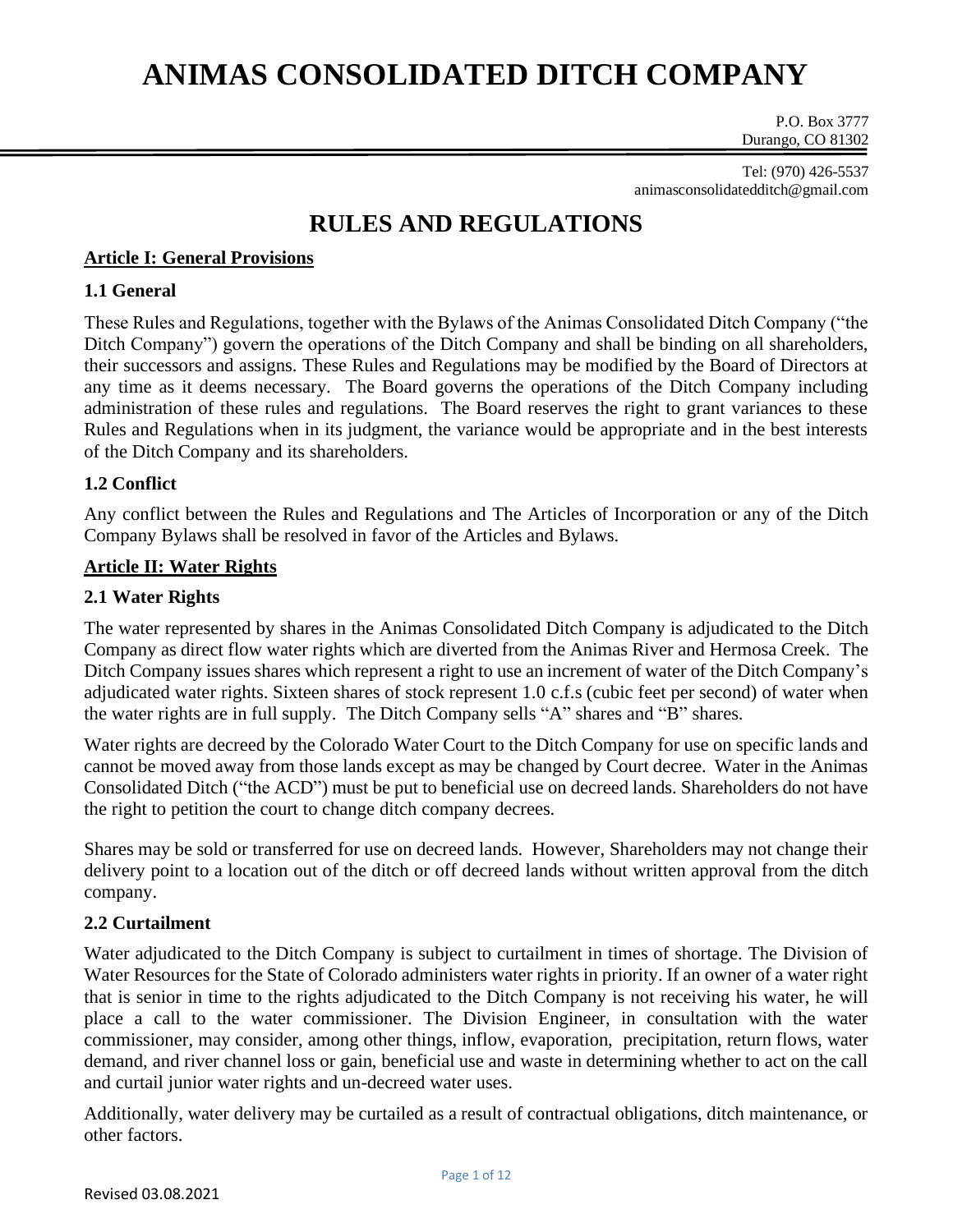P.O. Box 3777 Durango, CO 81302

Tel: (970) 426-5537 animasconsolidatedditch@gmail.com

"B" shares have a lower priority and could be curtailed prior to curtailment of "A" shares. Curtailment occurs *pro rata* within each class of shares.

### **2.3 Leases and Temporary Transfers**

Leases or temporary transfers of any water to other shareholders for use on lands historically irrigated by the ACD may be made anytime during the operating season, subject to state law, and ditch capacity.

### **Article III: Share Certificates**

#### **3.1 Share Certificates**

Shareholder rights to use the Ditch Company's adjudicated water right are represented by share certificates issued in the name of the owners. When a shareholder cannot produce an original share certificate, the ownership of the share certificate will be determined by the records of the Ditch Company, unless ownership of the share is proven otherwise to the satisfaction of the Ditch Company or by Court Order.

### **3.2 Transfer of Ownership**

The Ditch Company will only transfer share certificates in accordance with provision 3.1.

All required

- The original water certificate with the assignment executed by the owner of record. In the event that a water certificate is lost or destroyed, the Lost Certificate policy set forth below must be complied with. If executed by another person authorized by law to execute for the shareholder, evidence of the legal authority (power of attorney, court order, etc.) needs to be submitted with the transfer request.
- A release of any encumbrance on the record ownership of the share certificate.
- Payment of all assessments and other costs due.
- Payment of Transfer Fees for each new certificate issued.
- Contact information for the new owners and instructions specifying the number of shares to transfer.

### **3.3 Shares used as Collateral**

In the event that a shareholder pledges shares as collateral for a loan, the shareholder shall return the original share certificate to the Ditch Company for cancellation and re-issuance with the lienholder listed as a mortgagee, together with the applicable transfer fee, and the address to which the new certificate shall be returned. The new share certificate will be issued and returned via certified mail to the address indicated on the request. Upon release of the lien, it is the shareholder responsibility to provide evidence of said release to the Ditch Company, together with the original share certificate and applicable transfer fee. The Ditch Company is not responsible for loss of share certificates by lienholders or shareholders, and all applicable lost certificate fees will apply. It is the shareholder's sole responsibility to apply for cancellation and re-issuance of the shares in accordance with this paragraph. The Ditch Company is under no obligation to honor a mortgage interest if it is not reflected on the share certificate

### **3.4 Lost Certificate Policy**

The Ditch Company will not issue a duplicate certificate unless the certificate at issue has been lost, mislaid, or destroyed and the shareholder or lienholder complies with the following procedure, which is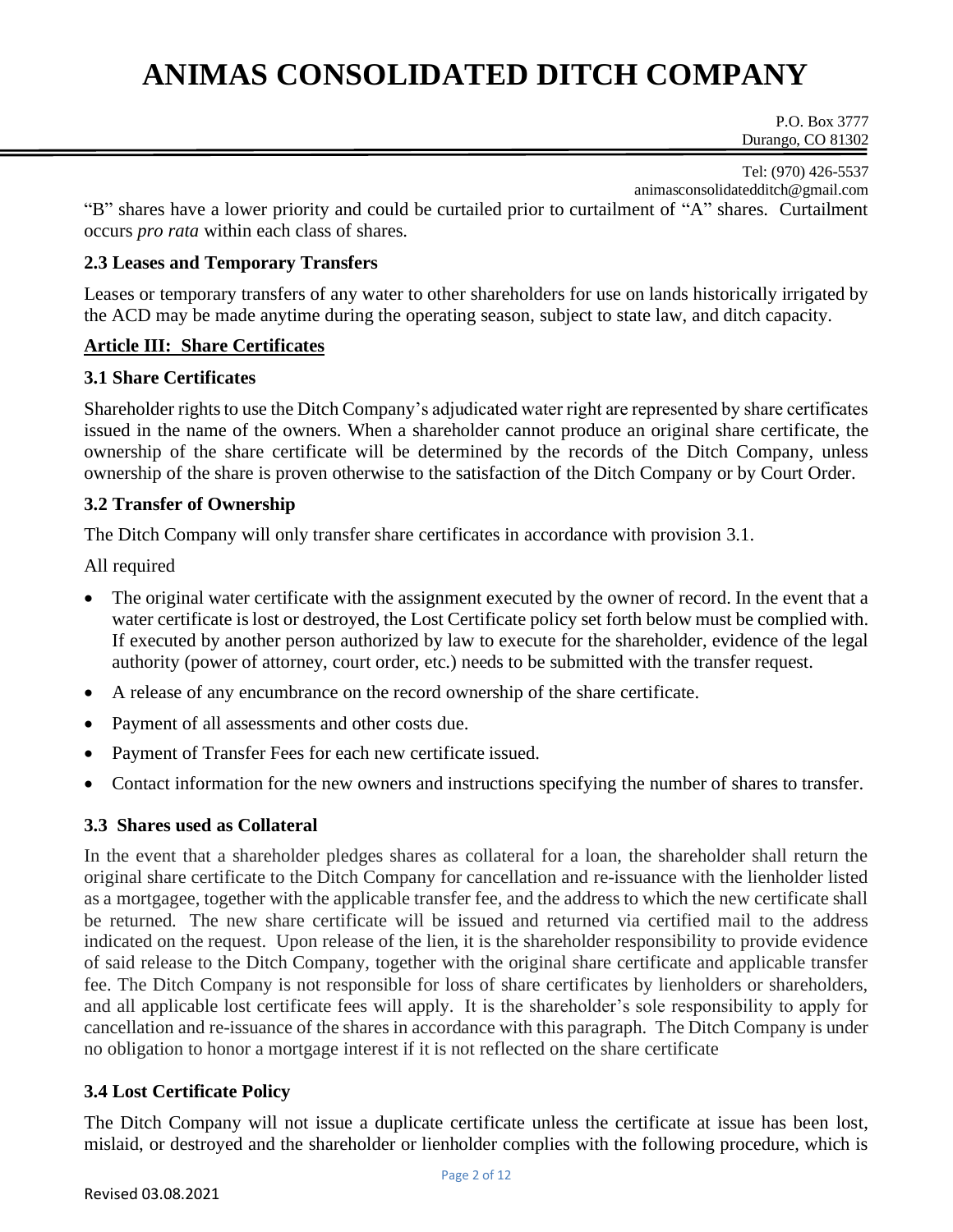P.O. Box 3777 Durango, CO 81302

Tel: (970) 426-5537

animasconsolidatedditch@gmail.com

intended to comply with the statutory procedure set forth in C.R.S. § 7-42-114 through 7-42-117 as amended.

- A. In order for a shareholder, his or her legal representative or assignee, or any lienholder named in the books of the corporation as a lienholder on the lost certificate, to obtain replacement stock certificate, said person must:
	- a. Pay all assessments and maintenance fees due on the shares represented by the missing stock certificate.
	- b. File with the Secretary of the Ditch Company a written demand under oath that (1) identifies the stock certificate, (2) states that the certificate has been lost, mislaid, or destroyed, (2) warrants that the certificate is the property of the person submitting the notice and that the certificate and the shares represented thereby have not been transferred, conveyed, or pledged to anyone, (3) and demands the issuance of a replacement certificate in accordance with C.R.S. 7-42-115 to 117 ("the Demand"). A form for the Demand is attached hereto as Exhibit A.
	- c. Tender to the Secretary a deposit (amount determined by the Ditch Company) for publication costs and fees for the replacement certificate.
	- d. Tender an indemnification in the form attached as Exhibit B.
- B. If the person making the demand is the successor in interest to the person who provided the initial demand, he shall also provide documentation that demonstrates that the shares were conveyed to him. Any lienholder named in the books of the Ditch Company as a lienholder on the lost certificate, must also prove its legal right to such certificate.
- C. Upon receiving the written demand required in Paragraph A above, the Ditch Company shall make a notation in the stock book that identifies the certificate as one that has been lost, mislaid, or destroyed and sets forth the date the Ditch Company received notice of the same.
- D. Upon receipt of a demand, indemnification form and fees as described in Section A above, the Ditch Company shall publish in the Durango Herald or other paper of general circulation in La Plata County, at least once a week for five successive weeks, the fifth publication being on the twenty-eighth day after the first publication, a notice that such a demand has been filed with the Ditch Company in accordance with C.R.S. 7-42-114 to 117, stating the demand in full and stating that the Ditch Company will issue, on or after a date therein stated, following the last publication of the notice by at least thirty days, a replacement certificate to the registered owner, the registered owner's legal representative or assignee, or any lienholder named in the books of the Ditch Company as a lienholder on the lost certificate unless a contrary claim is filed with the Ditch Company prior to the date stated in the notice.
- E. If no claim of interest or ownership other than that made by the person filing a demand pursuant to this section, or such person's legal representative or assignee is on file in the records of the secretary of the Ditch Company prior to the date stated in the notice, the Ditch Company shall promptly invoice and bill the shareholder for all of the costs and fees incurred to comply with the above-described procedure, including, but not limited to, publication costs and reasonable attorney fees. After the shareholder requesting the replacement stock certificate reimburses the Ditch Company for the costs and fees set forth in said bill, the Ditch Company shall issue, on or after said date, a replacement certificate to the person or person's legal representative or assignee, or lienholder. All rights under the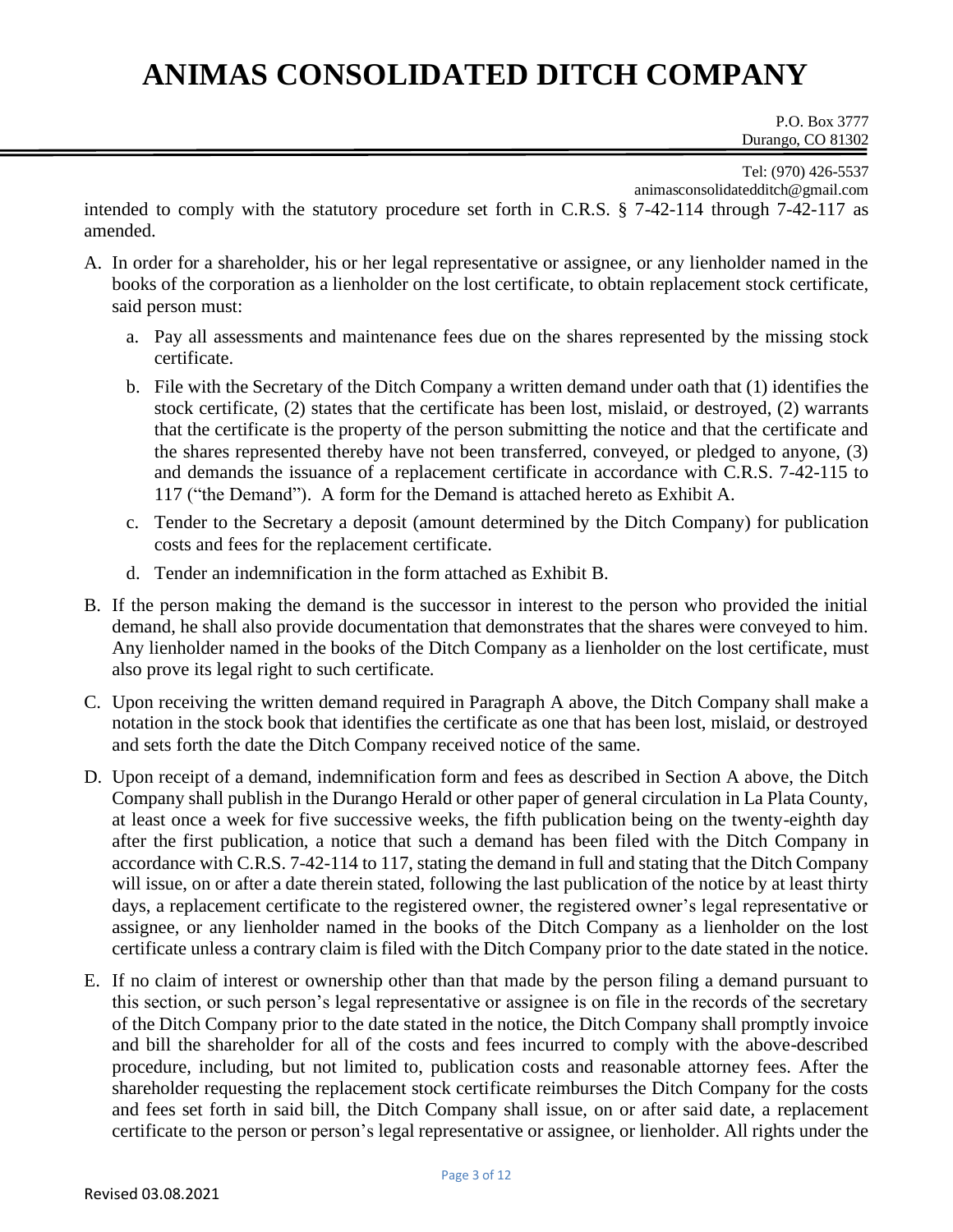P.O. Box 3777 Durango, CO 81302

Tel: (970) 426-5537 animasconsolidatedditch@gmail.com

original certificate shall immediately cease and no person shall at any time thereafter assert any claim or demand against the Ditch Company or any other person on account of the original certificate.

#### **Article IV: Assessments**

#### **4.1 Annual Assessments**

The assessment per share is approved by the Board of Directors annually and presented to the shareholders at each annual meeting. Special assessments may be made as needed. Assessments are due thirty days from the date of assessment.

#### **4.2 Ditch Company Sale of Shares**

No water shall be delivered to a shareholder with unpaid assessments, except by special arrangement with the Ditch Company. Overdue assessments shall be assessed interest at 1.5% per month (18% per annum), or as otherwise determined by the Directors.

If a shareholder owes money to the ditch company that is past due, unless the shareholder enters into a written agreement with the Ditch Company for payment of said money, the ditch company may levy upon the stock certificate and sell the stock certificate in accordance with the procedure set forth in the Bylaws of the Ditch Company.

No shares shall be retained by any shareholder for more than two years without such shareholder owning lands, on which water can be put to beneficial use without waste in accordance with the Ditch Company's decreed water rights. Additionally, no shareholder shall retain shares which have not been used without waste for more than two years, even if such shareholder owns sufficient land within the decreed lands. Such shares which have not been placed to use without waste either on existing land, or through an approved transfer to other lands, shall become forfeit and shall be sold in accordance with the procedures set forth in the bylaws of the Ditch Company. Proceeds of such sale shall be remitted to the Shareholder less costs and attorney's fees associated with the sale.

To be eligible, bidders must own property within the decreed lands of the Ditch Company and shall be subject to all operating documents and procedures of the Ditch Company.

#### **Article V: Delivery of Water**

Board approval is required for the establishment of any new headgate. In using its discretion to approve or deny a new headgate, the board will consider, among other things, the cost of operation and maintenance to the ditch company as a result of the new headgate, as well as any other impacts to the ditch and other shareholders.

The Ditch Company may decline to allow diversion of water if the shareholder has not installed a measuring device where required, or if, in the ditch walker's discretion, the shareholder's lateral has not been maintained such that it is not ready to receive water.

Delivery of water may be reduced by a transportation loss. Transportation loss shall be applied equally to all shareholders regardless of the point of delivery to any one shareholder.

If a shareholder desires to pump or pipe water directly from the ACD, the pumps must be approved by the ditch walker. All pumps, pipes or other devices placed in the ACD must be removable.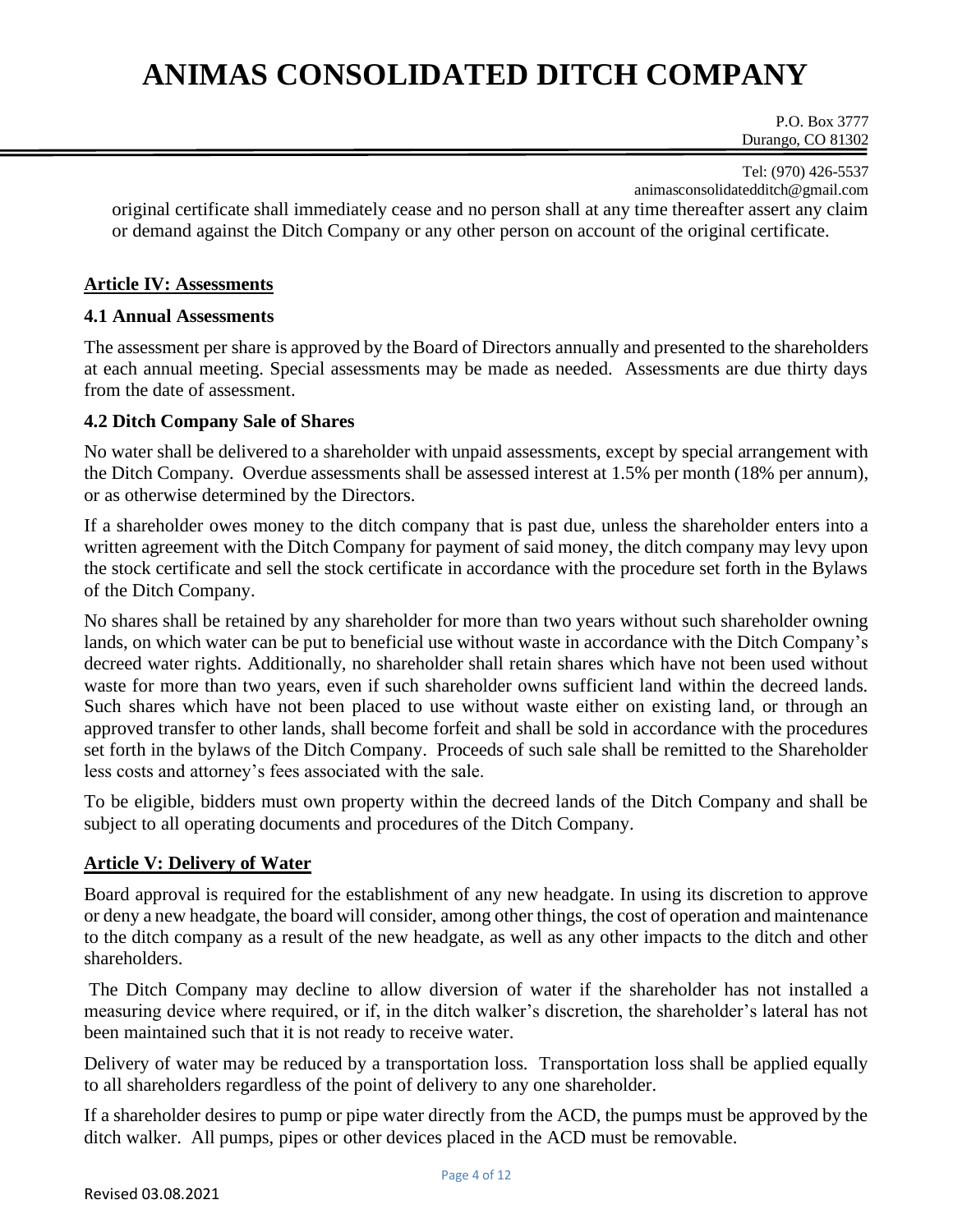P.O. Box 3777 Durango, CO 81302

Tel: (970) 426-5537 animasconsolidatedditch@gmail.com

#### **5.1 Ditch Company Responsibility**

The delivery responsibility of the Ditch Company ends at the diversion from the ACD. The Ditch Company does not maintain measuring devices, pipes, pumps or other distribution devices. Water users are responsible for all distribution devices being in proper working order and reading correctly.

#### **5.2 Shareholder Responsibility**

Individual water users must clean and maintain their laterals annually before delivery of water.

Placement of the spoils of ditch cleaning along the ditch easements should be expected.

Shareholders may not place check devices or obstructions in the ditch, without ditch company permission. This includes but is not limited to a prohibition on placing branches, leaves, fruit, trash or other debris in the ditch.

Trash dams should be reported immediately to the ditch company.

Trash and other debris intentionally deposited into the ditch or any construction placed in the ditch that can obstruct the regular flow of water is a serious offense.

Under Colorado law, any interference with the flow of irrigation water or destruction of structures used in controlling the irrigation water is punishable both civilly and criminally.

Any person causing trash or debris to enter the ACD will be assessed the costs of removal including an hourly rate for ditch walker time.

In the event a shareholder violates these provisions, the shareholder will be solely responsible for all damage to neighboring property and other shareholders and for costs of removing the obstructions. In addition, the shareholder may be subject to penalties by the ditch company including non-delivery of water until the responsibility for damage is fulfilled, as well as prosecution under civil and/or criminal law.

#### **5.3 Weirs, Measuring Devices, and Headgates and Pumps**

The Ditch Company measures water at its points of diversion from the Hermosa Creek and Animas River. The Ditch Company may require measuring devices by shareholders to measure diversions into laterals or to measure diversion for direct use on land where appropriate. Shareholders must own at least four shares and obtain Ditch Company approval to install an individual headgate.

Headgates on laterals are owned by the shareholders, and shall be installed, repaired or replaced by the Ditch Company at shareholder expense. If the Ditch Company determines that a measuring device or headgate is in disrepair, it shall notify the shareholder of same. The Ditch Company will then undertake the repair and send a billing statement to the shareholders taking delivery at that headgate. In the event of a shared headgate, billing will be made *pro rata* based on number of shares. If any bill is not paid when due, no water will be delivered to the delinquent shareholder, and the lien provisions provided for in these Rules will apply.

Headgates may be controlled by the Ditch Company.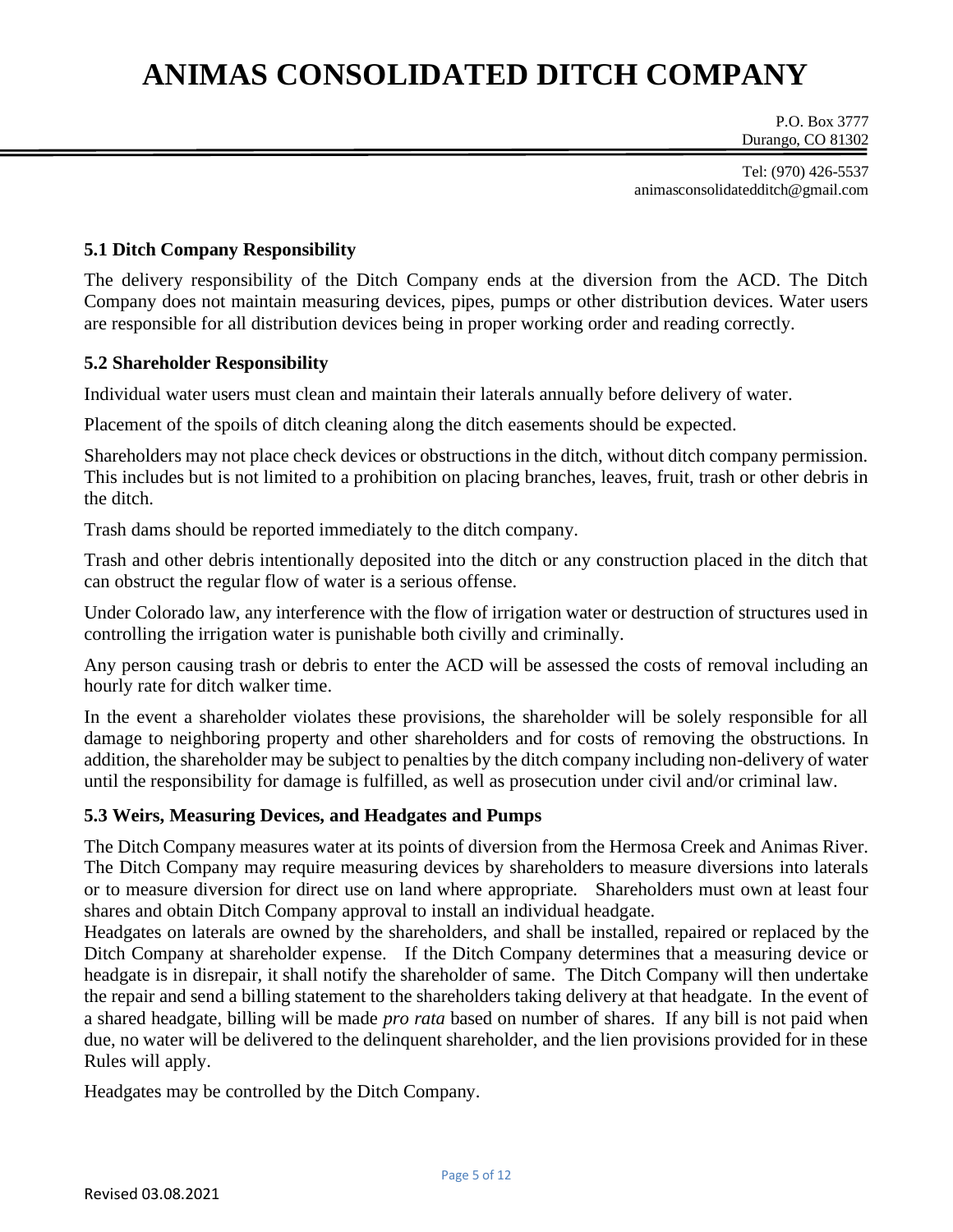P.O. Box 3777 Durango, CO 81302

Tel: (970) 426-5537 animasconsolidatedditch@gmail.com

Prior to the installation of pumps in the ACD, the shareholder must contact the ditch walker to arrange for a site visit to determine the appropriate, size, placement and specifications for the pump. A written record of the specifications approved shall be placed in the records of the Ditch Company.

It is against Company policy and a crime for any person to interfere with the delivery of water by the Ditch Company. Any person who tampers with a headgate or interferes with delivery of water by the Ditch Company will be subject to all legal remedies available to the Ditch Company.

#### **5.4 Delivery Season**

The first delivery date will be as early as possible, but often not before May 1<sup>st</sup> of each year, as determined by the Ditch Company after due consideration is given to weather conditions and maintenance requirements for the ditches.

Except for winter domestic and stock water, which is only available in limited areas, if at all, irrigation water may not be delivered after October 31<sup>st</sup> or such time prior to that date, as determined by weather conditions, maintenance requirements and/or other factors which dictate ceasing deliveries earlier.

#### **Article VI: Access and Easements**

#### **6.1 Ditch Easements and Rights of Way**

Ditch easements and rights-of-way include the canals and ditches as well as banks and reasonable land for access, maintenance, and use including the placement of spoils. Easements may be unwritten (Parol license or prescriptive), defined by historical use under Colorado Law or written, or defined by recorded deeds and grants. The Ditch Company is not bound by the width or location of the ACD set forth on plats or other surveys for which the Ditch Company did not approve but is permitted by law to do whatever is reasonably necessary to permit the full use and enjoyment of the easement, including the exercise of rights of ingress and egress for maintenance, operation and repair.

#### **6.2 Encroachments**

Ditch Safety is a very high priority for the Ditch Company. All care must be taken to prevent serious accidents. Use of ACD easements for recreation is strictly prohibited.

ACD easements shall not be used for any purpose, including but not limited to access to subdivision lots, public access, or aesthetic features.

No person shall encroach on the ACD easements, including the installation of structures, including bridges, culverts, fences or fence posts, or utility or gas lines without written approval of the Ditch Company in accordance with 6.3 below.

Any structure placed on the ACD easements without prior written permission may be summarily removed by the Ditch Company at the expense of the person responsible.

No trees or landscaping shall be placed within ACD easements without written company approval.

No digging or excavation of any kind is allowed in the easements.

The ditch company acknowledges that there exist encroachments on the ditch that have been in place for many years. The ditch company reserves the right to remove any encroachments, including culverts and landscaping at any time if, in its discretion, the ditch company deems removal necessary for maintenance, safety or other reason.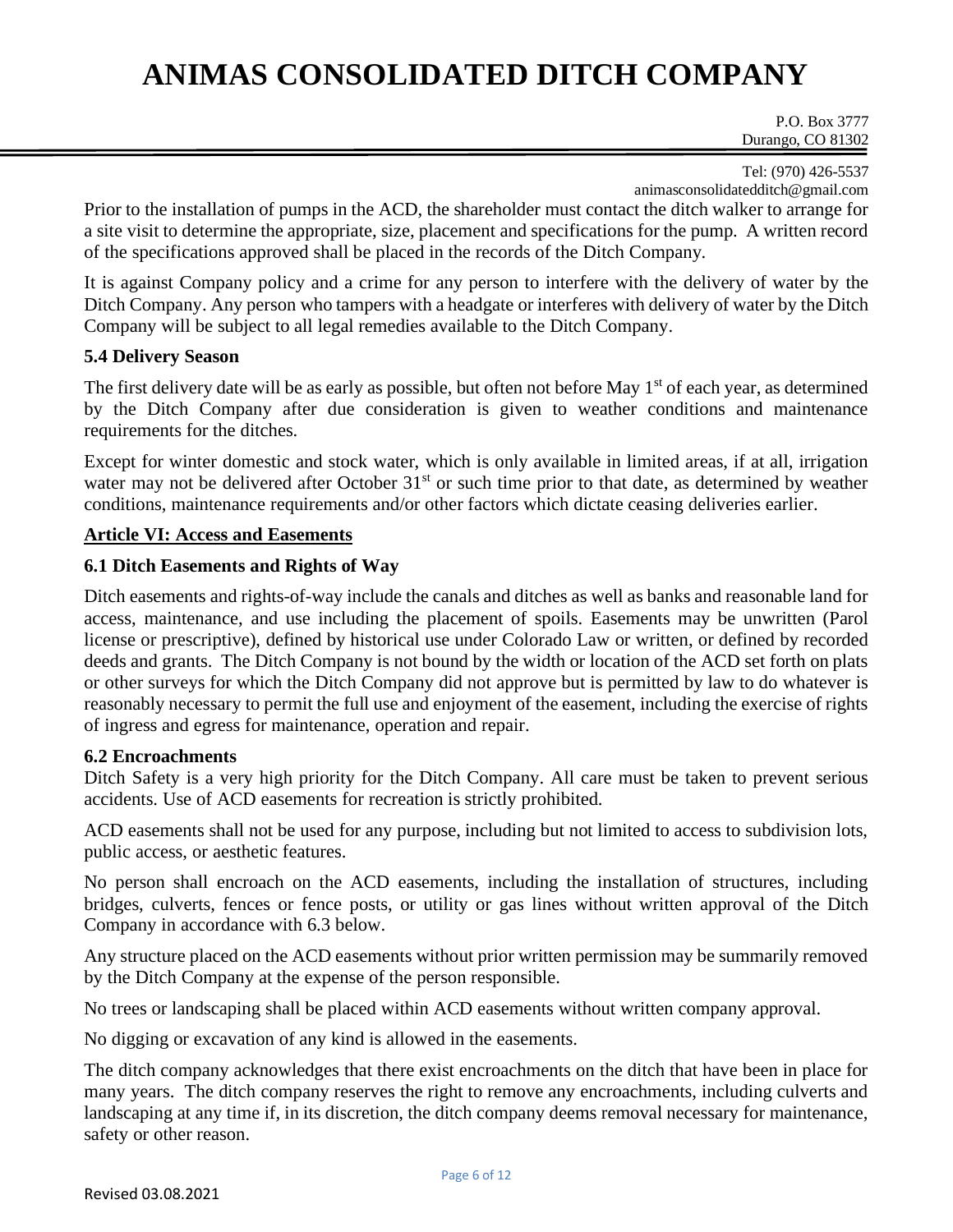P.O. Box 3777 Durango, CO 81302

Tel: (970) 426-5537 animasconsolidatedditch@gmail.com

#### **6.3 Encroachment Permits**

If any person desires to encroach on the ditch or ditch easement by installing improvements over, under, or through the ACD easement, or desires to breach the ditch bank in any way, he or she must apply for an encroachment permit from the Ditch Company. The Ditch Company reserves the right to grant or deny any permit application. Upon approval of the application, the applicant must execute an encroachment agreement, pay the applicable fee, and perform all construction in accordance with the agreement under the supervision and final approval of the ditch company employees and engineers.

Encroachment permit applications and specification guidelines are attached as Appendix C and are available on the website.

Any encroachments made without the prior consent of the Ditch Company will be fined in an amount set by the Board, in addition to the regular administrative fee and any expenses incurred by the Ditch Company to examine the project, including but not limited to engineering fees, attorney fees, or extra time spent by the ditch walker. Nothing herein is intended to prevent the Ditch Company from denying the encroachment and requiring removal of all structures.

Ditch walkers will meet with applicant for an initial inspection, and a final inspection. All additional meetings, including construction monitoring, may be billed on an hourly basis.

Fences in the easements, if permitted, must have an easily operable gate of adequate width to allow equipment access for maintenance of the ditch. Access gates are the responsibility of the landowner.

#### **6.4 Maintenance**

The maintenance and repair of any culverts or other improvements which encroach on the ACD easement are the responsibility of the owner of the land on which the culvert or other improvement is located.

Maintenance of the ACD easements is the responsibility of the Ditch Company.

#### **Article VII: Subdivisions and Urbanization**

#### **7.1 County Review Process**

The Ditch Company may submit comments for all proposed subdivisions subject to the County review process as well those that are not which impact water delivery within the decreed lands served by the Ditch Company.

If a developer intends to impact the ditch in any way, either through a crossing, by re-alignment or piping of the ditch, the developer must follow the provisions of Article 6.3 above for encroachments.

The developer or owner is responsible for reimbursing the Ditch Company for its costs associated with reviewing plans and specifications, including but not limited to fees for attorneys, engineers, ditch walker and staff, legal agreements or documentation, and other associated costs, whether or not the project is completed.

Any relocation or improvements in the ditch must be designed so there is no loss of flow conveyance in the ditch or injury to downstream shareholders. All improvements must be approved by the Ditch Company. The Ditch Company may, at its discretion, require bonding or letter of credit for the cost construction of any ditch improvements.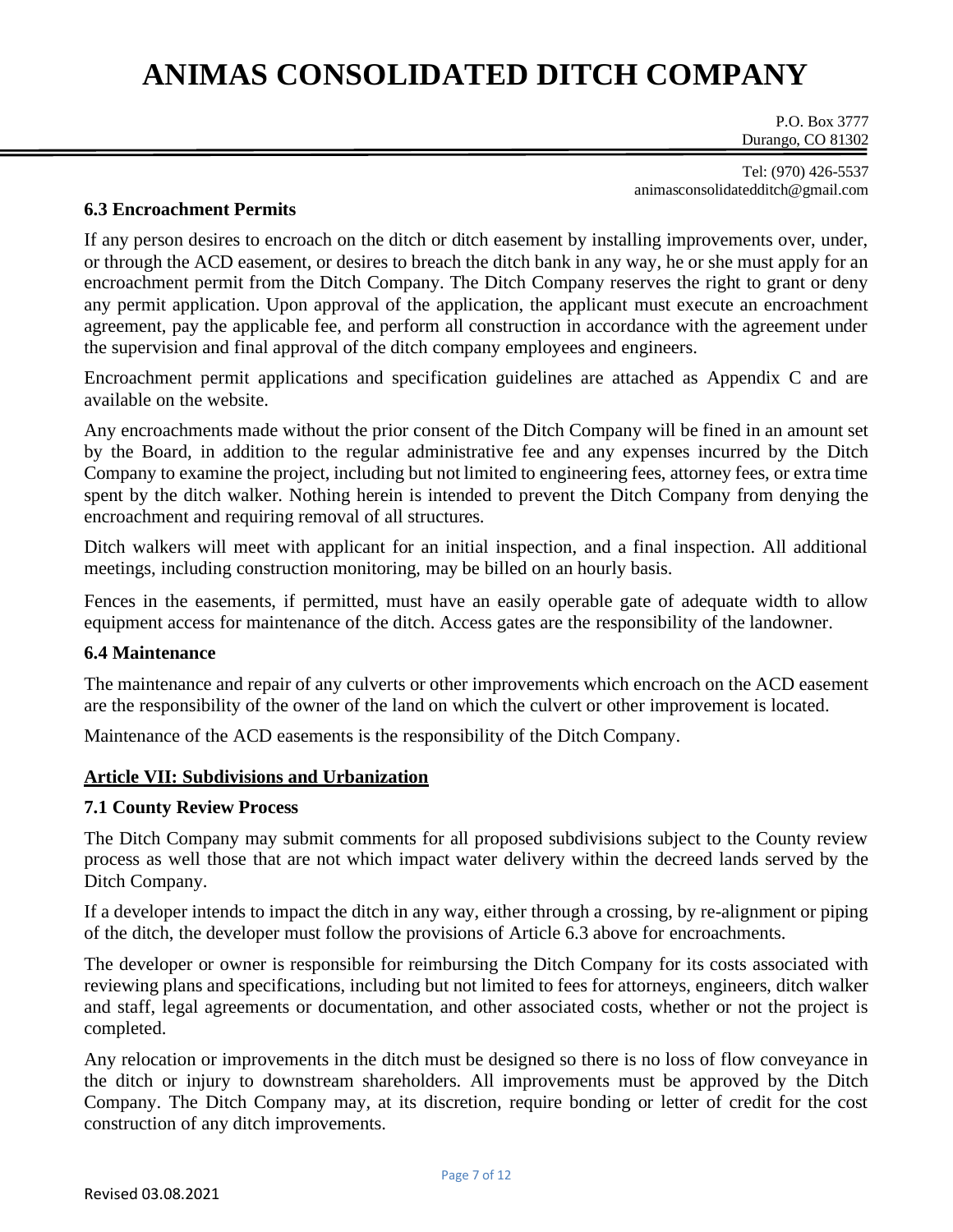P.O. Box 3777 Durango, CO 81302

Tel: (970) 426-5537 animasconsolidatedditch@gmail.com

The review process may require safety fencing along the ACD easement. If fences are required, access gates of adequate width and fences must be constructed according to Company specifications, under the supervision of the ditch walkers.

#### **7.2 Protection of Easements**

The Ditch Company aggressively protects its ditch and easements particularly in the case of urbanization of agricultural land, to insure water delivery to downstream users.

In subdividing, irrigation ditches and canals shall be protected through the provision of adequate rightsof-way or easements to provide access for equipment to clean and maintain the ditch.

Easements shall not be used for any purpose, including but not limited to access to subdivision lots, public access, or aesthetic features.

#### **Article VIII: Special Situations**

#### **Moving Water**

Certain circumstances may warrant that water may need to be transferred from one headgate to another, or from one lateral to another.

No water can be moved without written permission from the Ditch Company, which permission may be approved or denied at the Ditch Company discretion after considering any injury that may result from the move into or out of a particular ditch.

When the movement of water to a different headgate or ditch affects other water users on a lateral, all users so affected must acknowledgement to the Ditch Company, or the applicant must submit a authorize the move, and submit written court order authorizing the move.

#### **Working with Ditch Walkers**

Colorado State Statutes give ditch walkers the authority and responsibility to run irrigation water, and to maintain the ditches of the Ditch Company.

Consideration and respect is required in working with the ditch walkers, particularly in heavy water use periods.

No physical or verbal abuse of the ditch walkers, directors, or secretary will be tolerated. The ditch company reserves the right to assess fines if a shareholder violates this provision.

#### **Dispute Resolution**

In the event that issues cannot be resolved by the ditch walkers, shareholders may request the issue be heard and decided upon by the Board of Directors.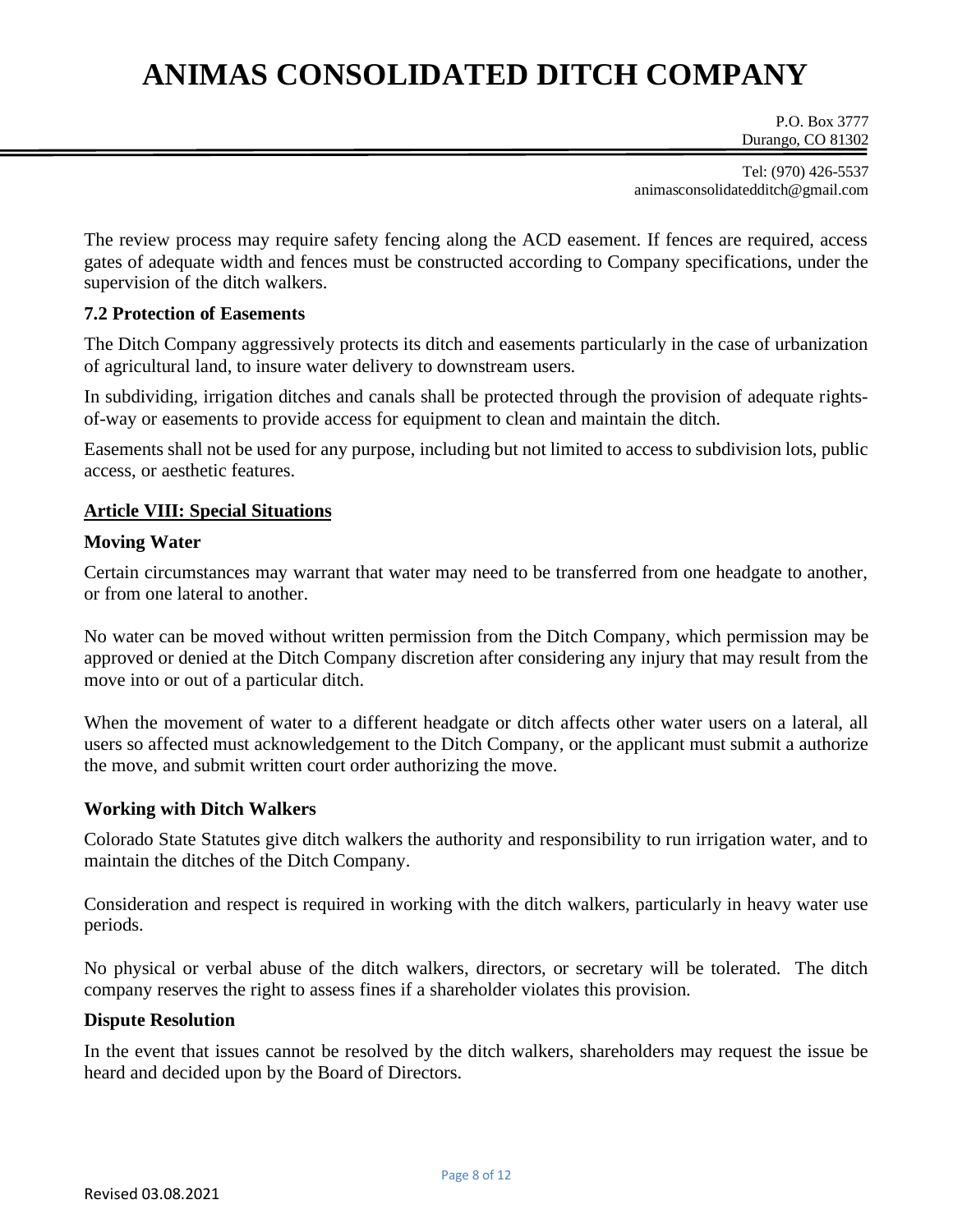P.O. Box 3777 Durango, CO 81302

Tel: (970) 426-5537 animasconsolidatedditch@gmail.com

#### **Designated Contact Person**

The Ditch Company may require subdivisions, trailer parks, or any other high density residential communities to authorize one designated contact person and notify Ditch Company of such. All communication with the Ditch Company should be through the designated contact person.

#### **ARTICLE IX: Violations of the Rules and Regulations**

#### **9.1 Liability**

Any person violating any of the provisions of these Rules and Regulations shall be liable to the Ditch Company for any expense, loss or damage occasioned by reason of the violation.

### **9.2 Remedies**

The Ditch Company shall be entitled to any legal or equitable relief available for violations of these Rules and Regulations, including damages, and injunctive relief to cease any continuing violations.

#### **9.3 Costs and Attorney Fees**

The shareholder shall be responsible for any costs and attorney fees incurred by the Ditch Company in enforcing the terms and conditions of these Rules and Regulations.

#### **9.4 Discontinuance of Delivery**

The Ditch Company may, in its discretion, discontinue the delivery of water service to any shareholder violating these rules and regulations, or who, for any reason, owes the Ditch Company money, including but not limited to unpaid assessments, contracts, penalties, fines, interest or otherwise.

#### **9.5 Interest on Monies Owed**

All damages, fees or other money owed will accrue 1.5% per month (18% per annum) and be subject to lien in accordance with section 4.2.

#### **ARTICLE X: General**

No assent, express or implied, to any violation of any one or more of the terms of these rules and regulations hereof shall be deemed or taken to be a waiver of any succeeding or other violation. The covenants set forth herein shall be deemed to be independent from one another.

The Ditch Company retains the authority to amend these Rules and Regulations as the Ditch Company deems necessary to accomplish the purposes of these Rules and Regulations. The Ditch Company is not required to provide prior notice of amendments. Amendments to these Rules and Regulations may be accomplished by explicit modification or by the adoption of policies or decisions by the Ditch Company at its meetings, in which event such amendments shall be evidenced by reference to the adoption of policies or decisions in the minutes of the Ditch Company meetings.

The Ditch Company reserves the right to grant variances to these Rules and Regulations when in its judgment the variance would be good for the Ditch Company, in the interest of fairness to the Shareholders, or good business practice by the Ditch Company.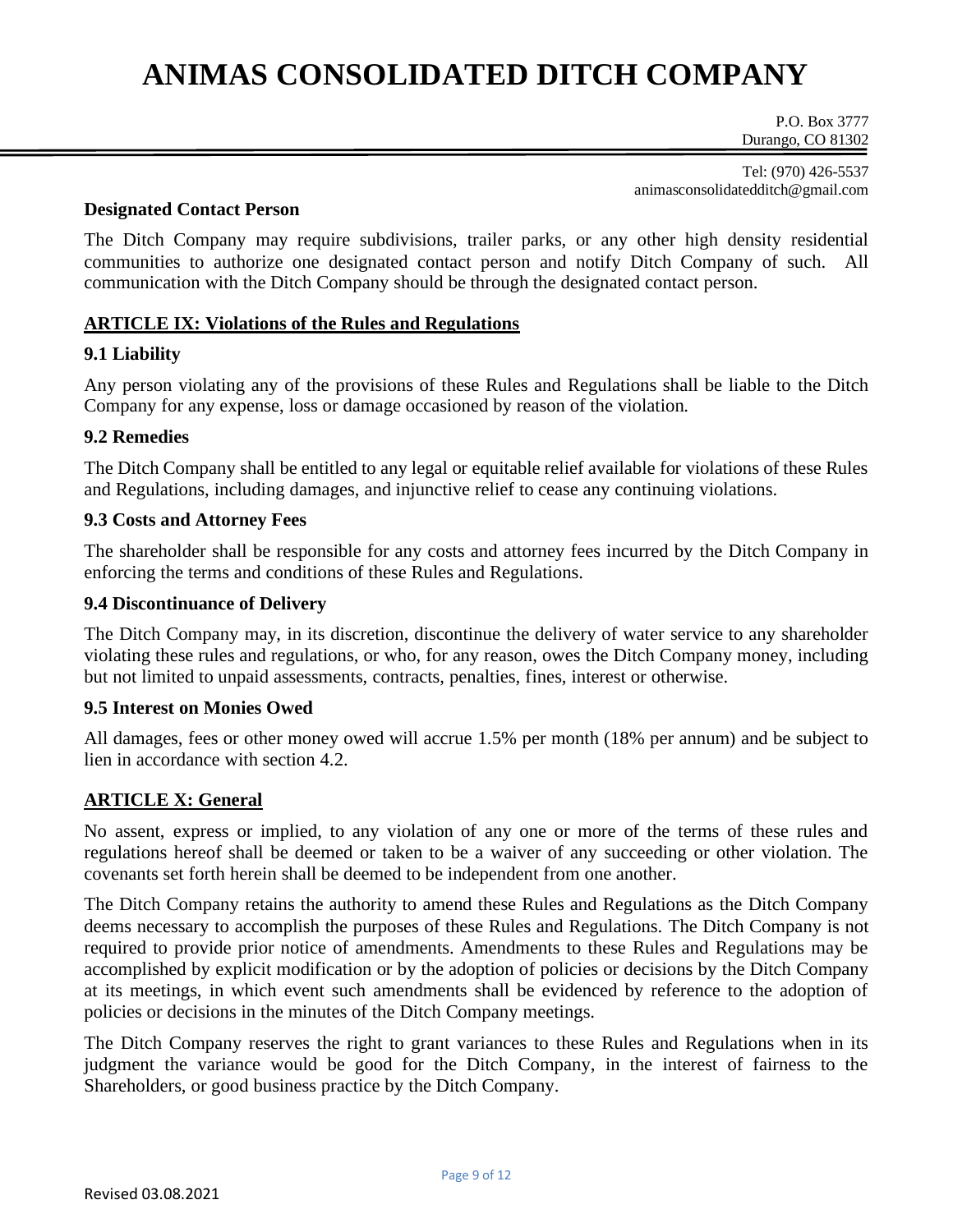P.O. Box 3777 Durango, CO 81302

Tel: (970) 426-5537 animasconsolidatedditch@gmail.com

#### **Article XI: Adoption of Rules and Regulations**

These rules and regulations were adopted by the directors of the Animas Consolidated Ditch Company on **March 8th, 2021 AD** and shall supersede any rules or regulations of the Ditch Company adopted prior to July 24, 2015.

These rules and regulations may be altered, amended, or repealed at any regular meeting of the Board by a majority vote of the Directors. Notice of any proposed alteration, amendment, or repeal shall be given in writing by posting at the office of the Ditch Company at the preceding regular meeting.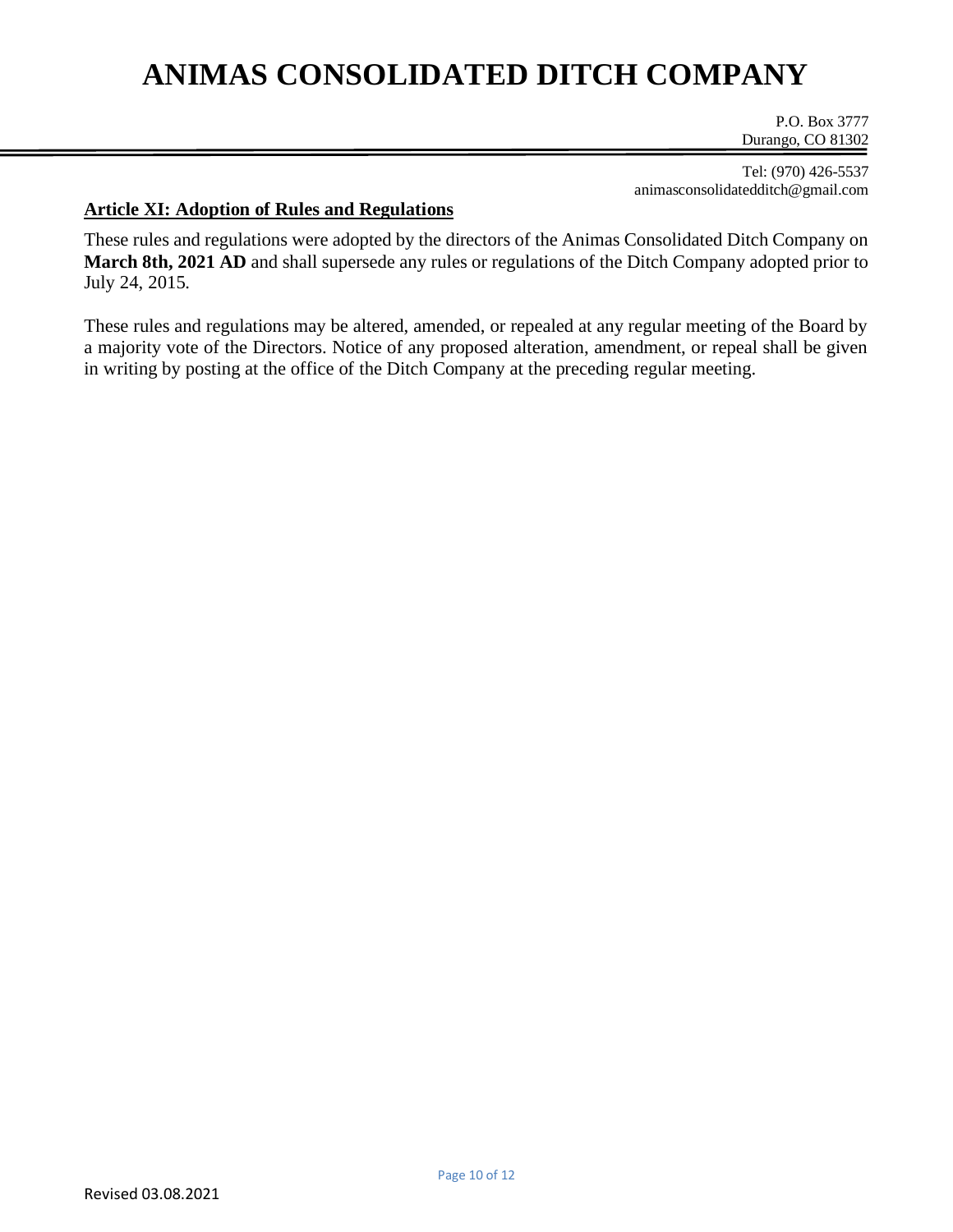P.O. Box 3777 Durango, CO 81302

Tel: (970) 426-5537 animasconsolidatedditch@gmail.com

### **Exhibit A**

#### **Demand for Issuing Duplicate Stock Certificate**

The undersigned affiant, being first duly sworn under oath, states as follows:

- 1. My name is \_\_\_\_\_\_\_\_\_\_\_\_\_\_\_\_\_\_\_\_\_\_\_\_\_\_\_\_\_\_\_\_\_\_\_\_\_\_\_\_\_\_\_ and I live at \_\_\_\_\_\_\_\_\_\_\_\_\_\_\_\_\_\_\_\_\_\_\_\_\_\_\_\_\_\_\_\_\_\_\_\_\_\_\_\_\_\_\_\_\_\_\_\_\_\_\_\_\_\_\_\_\_. I am a shareholder in the Animas Consolidated Company (the Ditch Company), I am over the age of 18, and I am competent to make this affidavit.
- 2. Stock Certificate No.  $\qquad \qquad$ , issued by the Ditch Company on \_\_\_\_\_\_\_\_\_\_\_\_\_\_\_\_\_\_\_\_\_\_\_\_(date) is my property. I have not transferred, sold, assigned, or pledged Certificate No.  $\qquad \qquad$ , or the shares represented thereby, to anyone.
- 3. The stock certificate referenced above has been lost, mislaid, or destroyed.
- 4. I, or my predecessor in title, have paid all assessments on the shares represented by the stock certificate identified above.
- 5. I demand that the Ditch Company issue a duplicate stock certificate in accordance with C.R.S. § 7-42- 114 and 115. Said duplicate certificate shall be issued in the name of  $\blacksquare$ ,  $\blacksquare$

Executed this  $\qquad \qquad$  day of  $\qquad \qquad$ , 20

Signature of Shareholder: \_\_\_\_\_\_\_\_\_\_\_\_\_\_\_\_\_\_\_\_\_\_\_\_\_\_\_\_\_\_\_\_\_\_\_\_\_\_\_\_\_\_\_

STATE OF \_\_\_\_\_\_\_\_\_\_\_\_\_\_\_\_\_\_\_\_\_\_\_ )  $\overline{\phantom{a}}$   $\overline{\phantom{a}}$   $\overline{\phantom{a}}$   $\overline{\phantom{a}}$   $\overline{\phantom{a}}$   $\overline{\phantom{a}}$   $\overline{\phantom{a}}$   $\overline{\phantom{a}}$   $\overline{\phantom{a}}$   $\overline{\phantom{a}}$   $\overline{\phantom{a}}$   $\overline{\phantom{a}}$   $\overline{\phantom{a}}$   $\overline{\phantom{a}}$   $\overline{\phantom{a}}$   $\overline{\phantom{a}}$   $\overline{\phantom{a}}$   $\overline{\phantom{a}}$   $\overline{\$ 

COUNTY OF \_\_\_\_\_\_\_\_\_\_\_\_\_\_\_\_\_\_\_\_\_\_ )

The foregoing instrument was acknowledged before me this \_\_\_\_\_\_\_\_\_\_\_\_\_ day of \_\_\_\_\_\_\_\_\_\_\_\_\_\_\_\_\_\_\_\_\_\_\_\_, 20\_\_\_\_\_\_,

by  $\_\_\_\_\_\_\_\_\$ 

Witness my hand and official seal.

My commission expires: \_\_\_\_\_\_\_\_\_\_\_\_\_\_\_\_\_\_\_\_\_\_\_\_\_\_

Notary Public

\_\_\_\_\_\_\_\_\_\_\_\_\_\_\_\_\_\_\_\_\_\_\_\_\_\_\_\_\_\_\_\_\_\_\_\_\_\_\_\_\_